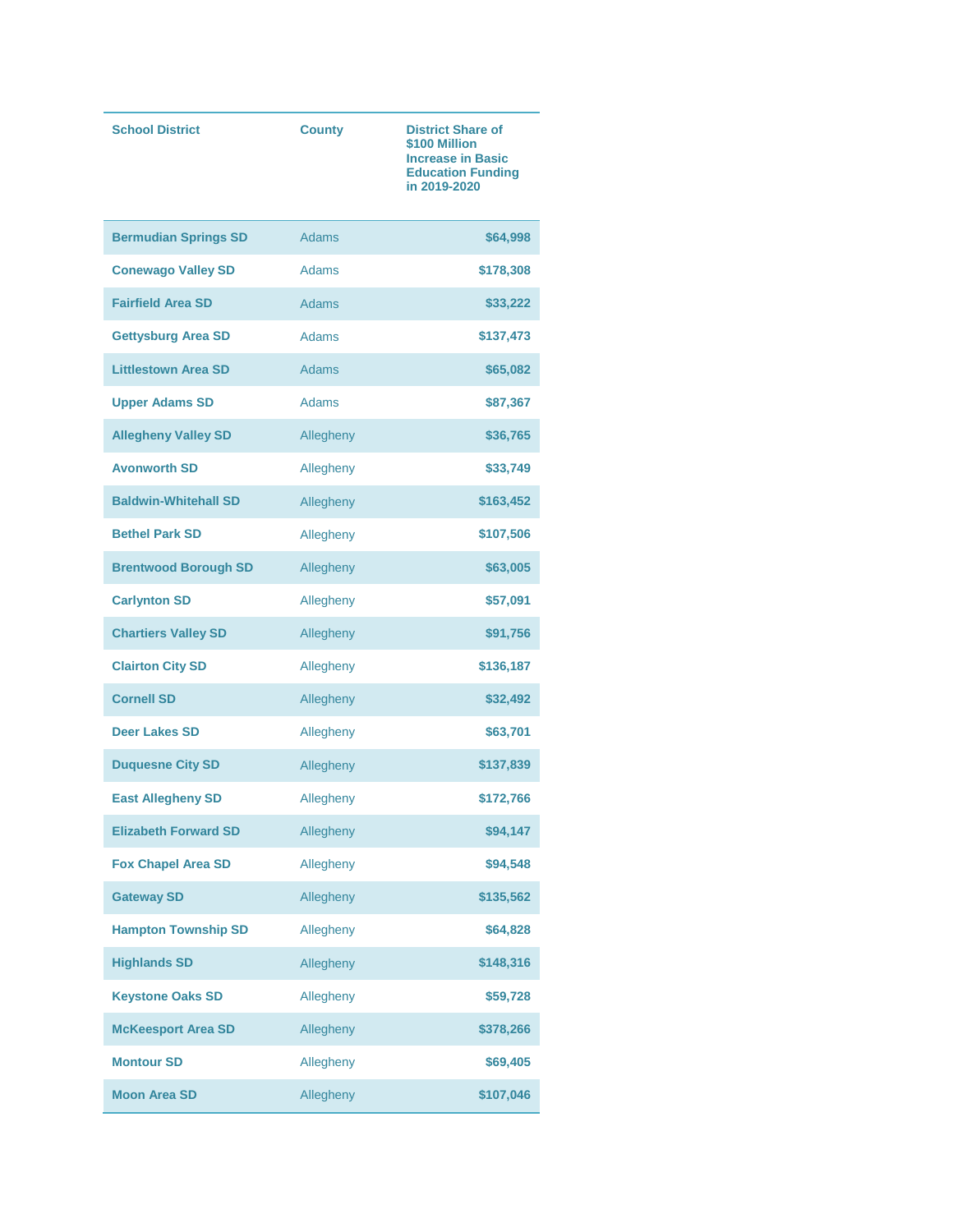| <b>Mt Lebanon SD</b>             | Allegheny     | \$109,373   |
|----------------------------------|---------------|-------------|
| <b>North Allegheny SD</b>        | Allegheny     | \$151,346   |
| <b>North Hills SD</b>            | Allegheny     | \$117,189   |
| <b>Northgate SD</b>              | Allegheny     | \$45,716    |
| <b>Penn Hills SD</b>             | Allegheny     | \$213,932   |
| <b>Pine-Richland SD</b>          | Allegheny     | \$97,516    |
| <b>Pittsburgh SD</b>             | Allegheny     | \$1,352,322 |
| <b>Plum Borough SD</b>           | Allegheny     | \$88,560    |
| <b>Quaker Valley SD</b>          | Allegheny     | \$47,419    |
| <b>Riverview SD</b>              | Allegheny     | \$36,145    |
| <b>Shaler Area SD</b>            | Allegheny     | \$138,766   |
| <b>South Allegheny SD</b>        | Allegheny     | \$90,066    |
| <b>South Fayette Township SD</b> | Allegheny     | \$104,014   |
| <b>South Park SD</b>             | Allegheny     | \$51,860    |
| <b>Steel Valley SD</b>           | Allegheny     | \$140,238   |
| <b>Sto-Rox SD</b>                | Allegheny     | \$239,004   |
| <b>Upper Saint Clair SD</b>      | Allegheny     | \$75,761    |
| <b>West Allegheny SD</b>         | Allegheny     | \$105,905   |
| <b>West Jefferson Hills SD</b>   | Allegheny     | \$70,841    |
| <b>West Mifflin Area SD</b>      | Allegheny     | \$185,914   |
| <b>Wilkinsburg Borough SD</b>    | Allegheny     | \$119,693   |
| <b>Woodland Hills SD</b>         | Allegheny     | \$306,870   |
| <b>Apollo-Ridge SD</b>           | Armstrong     | \$88,042    |
| <b>Armstrong SD</b>              | Armstrong     | \$318,423   |
| <b>Freeport Area SD</b>          | Armstrong     | \$52,205    |
| <b>Leechburg Area SD</b>         | Armstrong     | \$42,425    |
| <b>Aliquippa SD</b>              | <b>Beaver</b> | \$218,444   |
| <b>Ambridge Area SD</b>          | <b>Beaver</b> | \$112,599   |
| <b>Beaver Area SD</b>            | <b>Beaver</b> | \$71,942    |
| <b>Big Beaver Falls Area SD</b>  | <b>Beaver</b> | \$145,473   |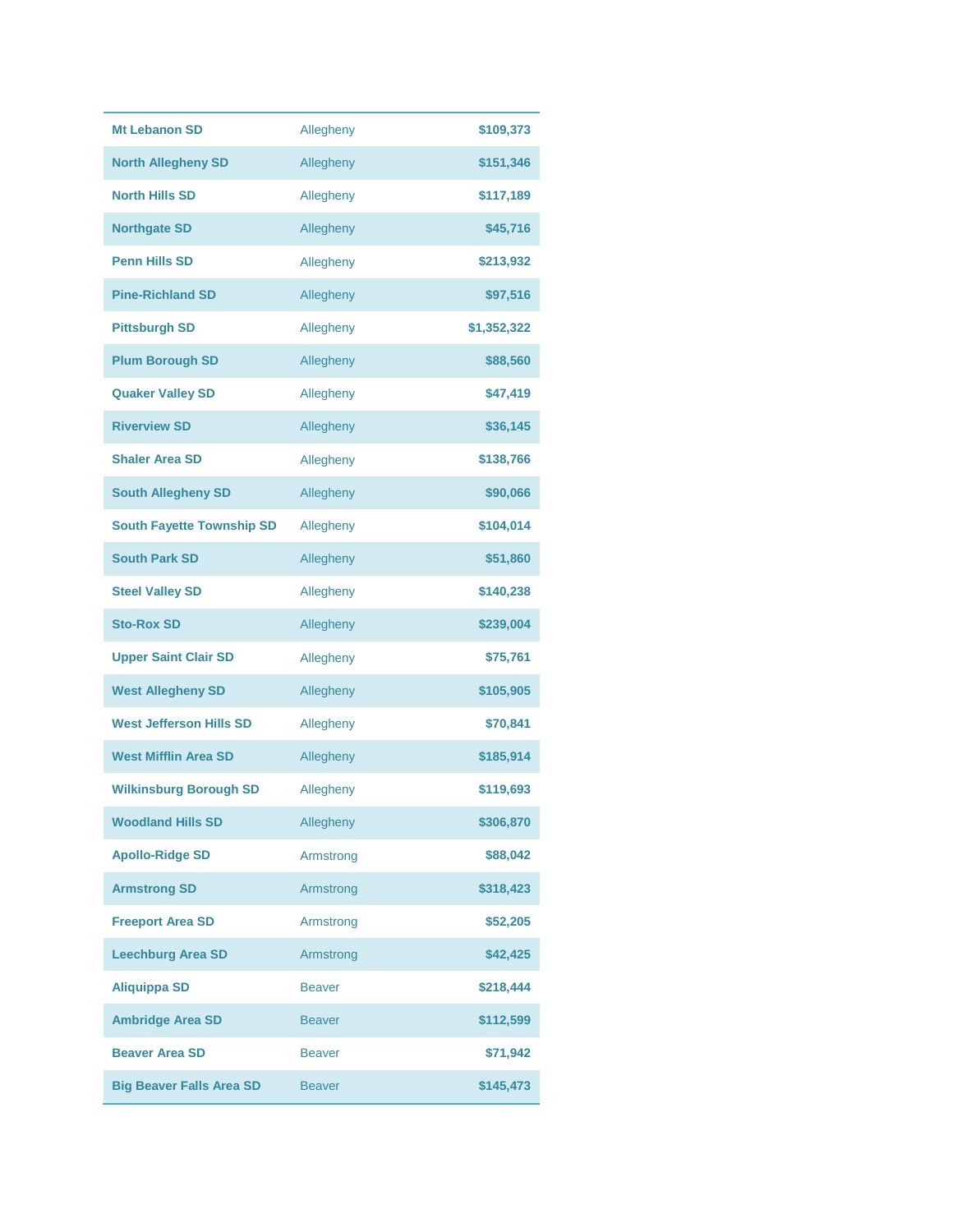| <b>Blackhawk SD</b>                         | <b>Beaver</b>  | \$78,928    |
|---------------------------------------------|----------------|-------------|
| <b>Central Valley SD</b>                    | <b>Beaver</b>  | \$68,347    |
| <b>Freedom Area SD</b>                      | <b>Beaver</b>  | \$42,323    |
| <b>Hopewell Area SD</b>                     | <b>Beaver</b>  | \$50,815    |
| <b>Midland Borough SD</b>                   | <b>Beaver</b>  | \$44,969    |
| <b>New Brighton Area SD</b>                 | <b>Beaver</b>  | \$91,189    |
| <b>Riverside Beaver County SD</b>           | <b>Beaver</b>  | \$45,317    |
| <b>Rochester Area SD</b>                    | <b>Beaver</b>  | \$56,410    |
| <b>South Side Area SD</b>                   | <b>Beaver</b>  | \$27,985    |
| <b>Western Beaver County SD</b>             | <b>Beaver</b>  | \$24,144    |
| <b>Bedford Area SD</b>                      | <b>Bedford</b> | \$78,244    |
| <b>Chestnut Ridge SD</b>                    | <b>Bedford</b> | \$56,213    |
| <b>Everett Area SD</b>                      | <b>Bedford</b> | \$93,387    |
| <b>Northern Bedford County SD</b>           | <b>Bedford</b> | \$34,957    |
| <b>Tussey Mountain SD</b>                   | <b>Bedford</b> | \$56,430    |
| <b>Antietam SD</b>                          | <b>Berks</b>   | \$104,049   |
| <b>Boyertown Area SD</b>                    | <b>Berks</b>   | \$179,462   |
| <b>Brandywine Heights Area</b><br><b>SD</b> | <b>Berks</b>   | \$45,468    |
| <b>Conrad Weiser Area SD</b>                | <b>Berks</b>   | \$89,631    |
| <b>Daniel Boone Area SD</b>                 | <b>Berks</b>   | \$93,236    |
| <b>Exeter Township SD</b>                   | <b>Berks</b>   | \$120,478   |
| <b>Fleetwood Area SD</b>                    | <b>Berks</b>   | \$84,398    |
| <b>Governor Mifflin SD</b>                  | <b>Berks</b>   | \$145,613   |
| <b>Hamburg Area SD</b>                      | <b>Berks</b>   | \$88,018    |
| <b>Kutztown Area SD</b>                     | <b>Berks</b>   | \$51,678    |
| <b>Muhlenberg SD</b>                        | <b>Berks</b>   | \$188,798   |
| <b>Oley Valley SD</b>                       | <b>Berks</b>   | \$47.785    |
| <b>Reading SD</b>                           | <b>Berks</b>   | \$3,839,670 |
| <b>Schuylkill Valley SD</b>                 | <b>Berks</b>   | \$78,886    |
| <b>Tulpehocken Area SD</b>                  | <b>Berks</b>   | \$60,694    |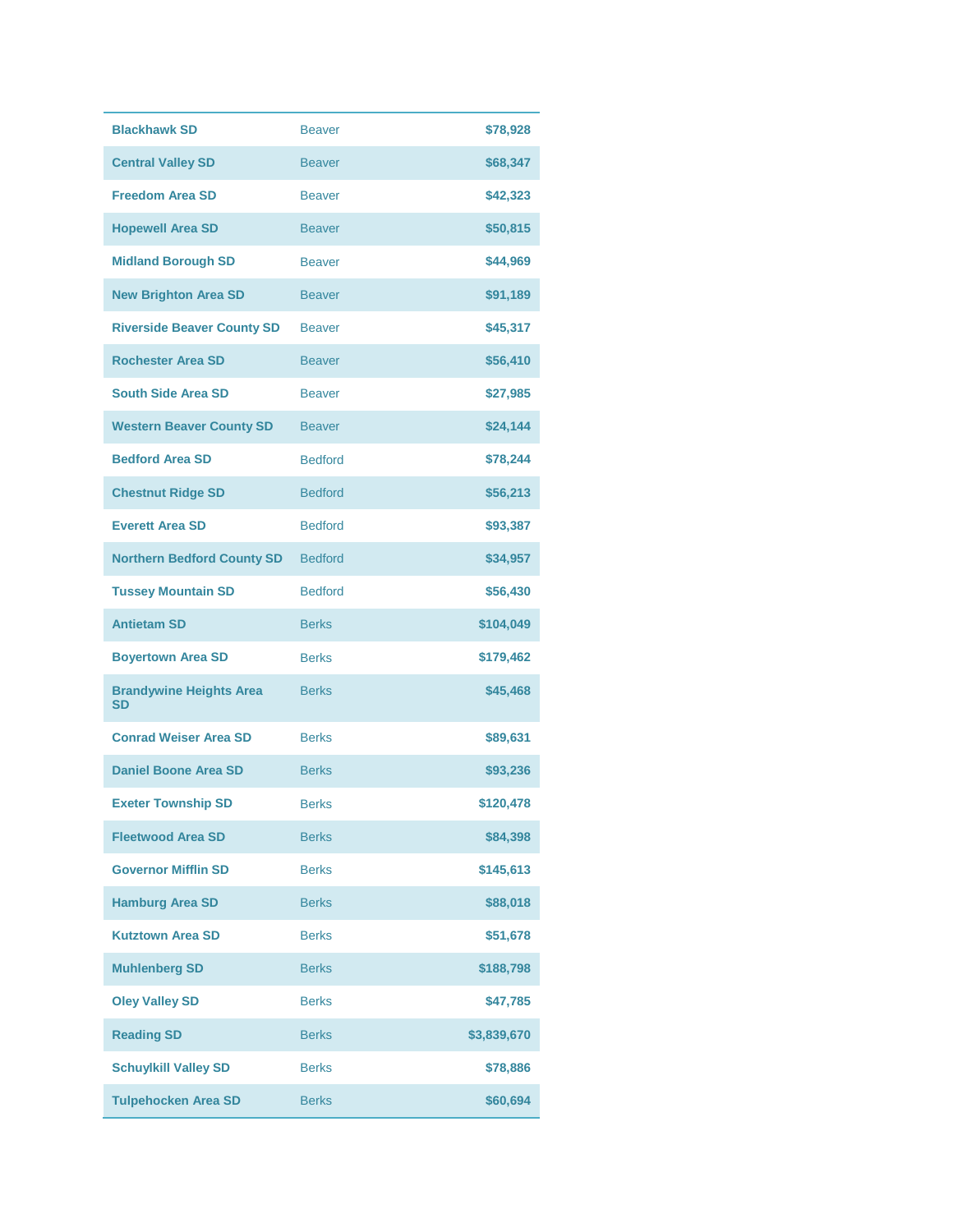| <b>Twin Valley SD</b>            | <b>Berks</b>    | \$101,033 |
|----------------------------------|-----------------|-----------|
| <b>Wilson SD</b>                 | <b>Berks</b>    | \$260,023 |
| <b>Wyomissing Area SD</b>        | <b>Berks</b>    | \$83,776  |
| <b>Altoona Area SD</b>           | <b>Blair</b>    | \$408,603 |
| <b>Bellwood-Antis SD</b>         | <b>Blair</b>    | \$34,455  |
| <b>Claysburg-Kimmel SD</b>       | <b>Blair</b>    | \$73,058  |
| <b>Hollidaysburg Area SD</b>     | <b>Blair</b>    | \$121,120 |
| <b>Spring Cove SD</b>            | <b>Blair</b>    | \$75,689  |
| <b>Tyrone Area SD</b>            | <b>Blair</b>    | \$65,536  |
| <b>Williamsburg Community SD</b> | <b>Blair</b>    | \$27,382  |
| <b>Athens Area SD</b>            | <b>Bradford</b> | \$111,004 |
| <b>Canton Area SD</b>            | <b>Bradford</b> | \$54,750  |
| <b>Northeast Bradford SD</b>     | <b>Bradford</b> | \$45,563  |
| <b>Sayre Area SD</b>             | <b>Bradford</b> | \$78,142  |
| <b>Towanda Area SD</b>           | <b>Bradford</b> | \$86,278  |
| <b>Troy Area SD</b>              | <b>Bradford</b> | \$66,784  |
| <b>Wyalusing Area SD</b>         | <b>Bradford</b> | \$70,662  |
| <b>Bensalem Township SD</b>      | <b>Bucks</b>    | \$360,386 |
| <b>Bristol Borough SD</b>        | <b>Bucks</b>    | \$124,640 |
| <b>Bristol Township SD</b>       | <b>Bucks</b>    | \$354,989 |
| <b>Centennial SD</b>             | <b>Bucks</b>    | \$137,813 |
| <b>Central Bucks SD</b>          | <b>Bucks</b>    | \$353,103 |
| <b>Council Rock SD</b>           | <b>Bucks</b>    | \$141,266 |
| <b>Morrisville Borough SD</b>    | <b>Bucks</b>    | \$18,914  |
| <b>Neshaminy SD</b>              | <b>Bucks</b>    | \$210,636 |
| <b>New Hope-Solebury SD</b>      | <b>Bucks</b>    | \$18,004  |
| <b>Palisades SD</b>              | <b>Bucks</b>    | \$35,279  |
| <b>Pennridge SD</b>              | <b>Bucks</b>    | \$249,014 |
| <b>Pennsbury SD</b>              | <b>Bucks</b>    | \$217,101 |
| <b>Quakertown Community SD</b>   | <b>Bucks</b>    | \$214,611 |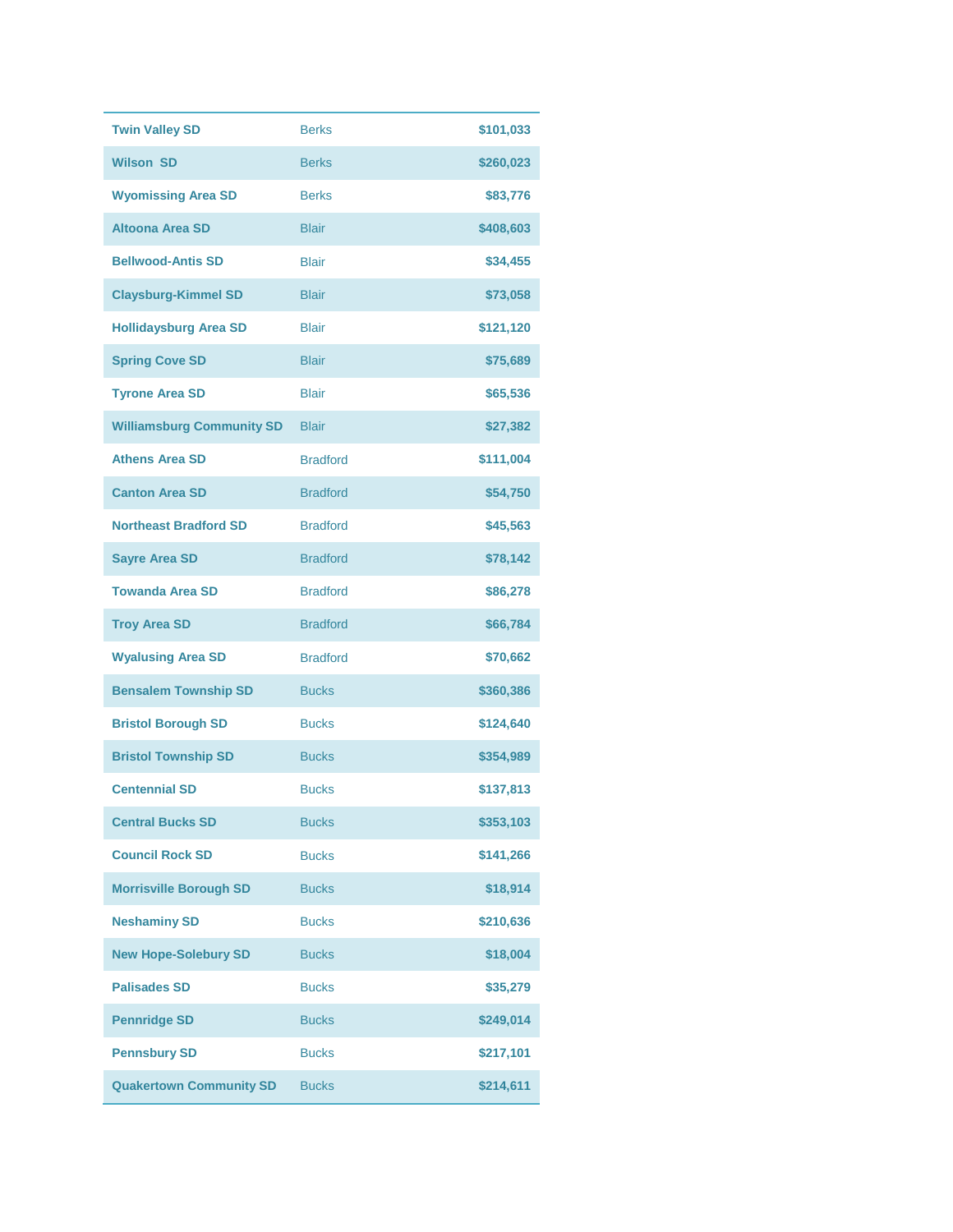| <b>Butler Area SD</b>         | <b>Butler</b>  | \$227,479 |
|-------------------------------|----------------|-----------|
| <b>Karns City Area SD</b>     | <b>Butler</b>  | \$67,815  |
| <b>Mars Area SD</b>           | <b>Butler</b>  | \$55,201  |
| <b>Moniteau SD</b>            | <b>Butler</b>  | \$61,745  |
| <b>Seneca Valley SD</b>       | <b>Butler</b>  | \$143,706 |
| <b>Slippery Rock Area SD</b>  | <b>Butler</b>  | \$72,009  |
| <b>South Butler County SD</b> | <b>Butler</b>  | \$58,870  |
| <b>Blacklick Valley SD</b>    | Cambria        | \$54,362  |
| <b>Cambria Heights SD</b>     | Cambria        | \$65,193  |
| <b>Central Cambria SD</b>     | Cambria        | \$44,019  |
| <b>Conemaugh Valley SD</b>    | Cambria        | \$36,363  |
| <b>Ferndale Area SD</b>       | Cambria        | \$49,288  |
| <b>Forest Hills SD</b>        | Cambria        | \$60,598  |
| <b>Greater Johnstown SD</b>   | Cambria        | \$405,089 |
| <b>Northern Cambria SD</b>    | Cambria        | \$55,792  |
| <b>Penn Cambria SD</b>        | Cambria        | \$57,201  |
| <b>Portage Area SD</b>        | Cambria        | \$32,719  |
| <b>Richland SD</b>            | Cambria        | \$54,362  |
| <b>Westmont Hilltop SD</b>    | Cambria        | \$35,644  |
| <b>Cameron County SD</b>      | Cameron        | \$51,833  |
| <b>Jim Thorpe Area SD</b>     | Carbon         | \$162,774 |
| <b>Lehighton Area SD</b>      | Carbon         | \$141,338 |
| <b>Palmerton Area SD</b>      | Carbon         | \$71,923  |
| <b>Panther Valley SD</b>      | Carbon         | \$189,395 |
| <b>Weatherly Area SD</b>      | Carbon         | \$45,751  |
| <b>Bald Eagle Area SD</b>     | Centre         | \$77,102  |
| <b>Bellefonte Area SD</b>     | Centre         | \$85,983  |
| <b>Penns Valley Area SD</b>   | Centre         | \$73,642  |
| <b>State College Area SD</b>  | Centre         | \$274,451 |
| <b>Avon Grove SD</b>          | <b>Chester</b> | \$154,633 |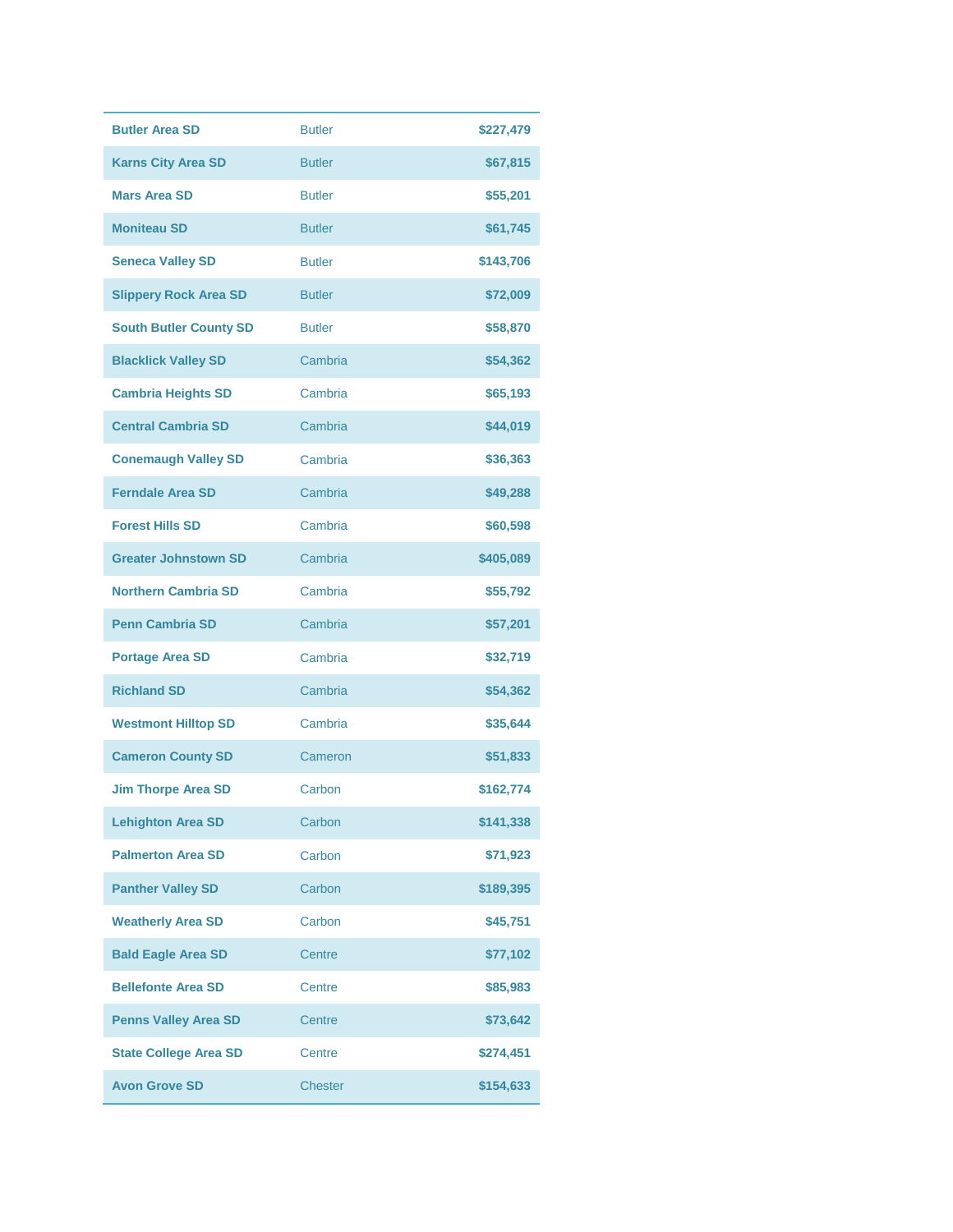| <b>Coatesville Area SD</b>            | <b>Chester</b>    | \$340,233 |
|---------------------------------------|-------------------|-----------|
| <b>Downingtown Area SD</b>            | <b>Chester</b>    | \$237,997 |
| <b>Great Valley SD</b>                | Chester           | \$62,403  |
| <b>Kennett Consolidated SD</b>        | <b>Chester</b>    | \$118,209 |
| <b>Octorara Area SD</b>               | <b>Chester</b>    | \$110,801 |
| <b>Owen J Roberts SD</b>              | <b>Chester</b>    | \$129,417 |
| <b>Oxford Area SD</b>                 | <b>Chester</b>    | \$202,021 |
| <b>Phoenixville Area SD</b>           | <b>Chester</b>    | \$124,503 |
| <b>Tredyffrin-Easttown SD</b>         | <b>Chester</b>    | \$78,448  |
| <b>Unionville-Chadds Ford SD</b>      | <b>Chester</b>    | \$53,729  |
| <b>West Chester Area SD</b>           | <b>Chester</b>    | \$209,760 |
| <b>Allegheny-Clarion Valley SD</b>    | Clarion           | \$28,088  |
| <b>Clarion Area SD</b>                | Clarion           | \$71,101  |
| <b>Clarion-Limestone Area SD</b>      | Clarion           | \$54,369  |
| <b>Keystone SD</b>                    | Clarion           | \$56,006  |
| <b>North Clarion County SD</b>        | Clarion           | \$26,589  |
| <b>Redbank Valley SD</b>              | Clarion           | \$55,606  |
| <b>Union SD</b>                       | Clarion           | \$48,454  |
| <b>Clearfield Area SD</b>             | Clearfield        | \$124,006 |
| <b>Curwensville Area SD</b>           | Clearfield        | \$79,056  |
| <b>Dubois Area SD</b>                 | <b>Clearfield</b> | \$201,932 |
| <b>Glendale SD</b>                    | <b>Clearfield</b> | \$61,329  |
| <b>Harmony Area SD</b>                | <b>Clearfield</b> | \$21,776  |
| <b>Moshannon Valley SD</b>            | <b>Clearfield</b> | \$65,344  |
| Philipsburg-Osceola Area<br><b>SD</b> | Clearfield        | \$111,110 |
| <b>West Branch Area SD</b>            | <b>Clearfield</b> | \$70,946  |
| <b>Keystone Central SD</b>            | <b>Clinton</b>    | \$237,355 |
| <b>Benton Area SD</b>                 | Columbia          | \$39,930  |
| <b>Berwick Area SD</b>                | Columbia          | \$162,751 |
| <b>Bloomsburg Area SD</b>             | Columbia          | \$92,756  |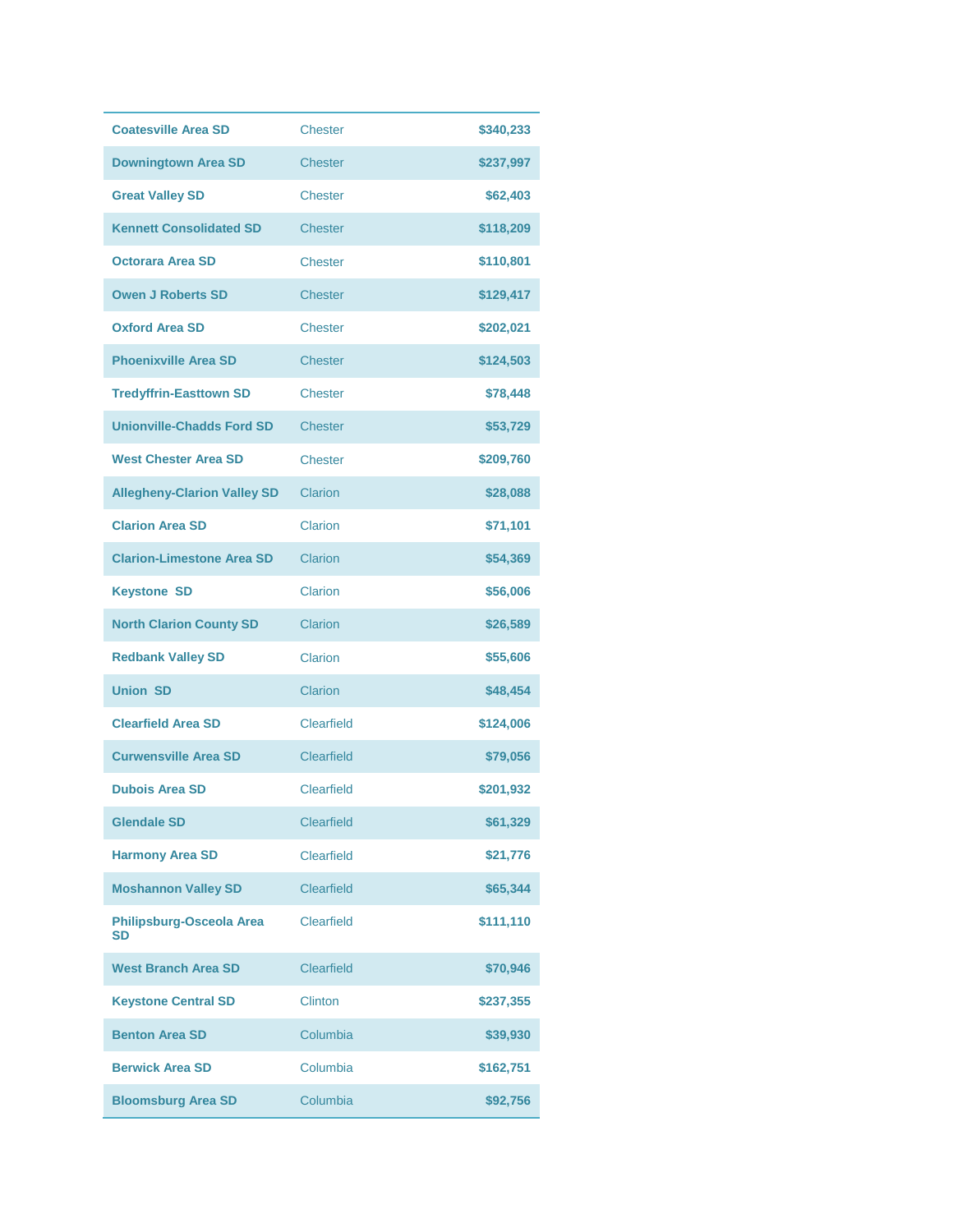| <b>Central Columbia SD</b>     | Columbia        | \$77,009    |
|--------------------------------|-----------------|-------------|
| <b>Millville Area SD</b>       | Columbia        | \$35,442    |
| Southern Columbia Area SD      | Columbia        | \$59,790    |
| <b>Conneaut SD</b>             | Crawford        | \$93,015    |
| <b>Crawford Central SD</b>     | Crawford        | \$219,043   |
| <b>Penncrest SD</b>            | Crawford        | \$113,605   |
| <b>Big Spring SD</b>           | Cumberland      | \$104,220   |
| <b>Camp Hill SD</b>            | Cumberland      | \$46,861    |
| <b>Carlisle Area SD</b>        | Cumberland      | \$219,566   |
| <b>Cumberland Valley SD</b>    | Cumberland      | \$222,506   |
| <b>East Pennsboro Area SD</b>  | Cumberland      | \$97,567    |
| <b>Mechanicsburg Area SD</b>   | Cumberland      | \$171,424   |
| <b>Shippensburg Area SD</b>    | Cumberland      | \$164,221   |
| <b>South Middleton SD</b>      | Cumberland      | \$67,084    |
| <b>Central Dauphin SD</b>      | Dauphin         | \$414,715   |
| <b>Derry Township SD</b>       | Dauphin         | \$111,208   |
| <b>Halifax Area SD</b>         | Dauphin         | \$37,625    |
| <b>Harrisburg City SD</b>      | Dauphin         | \$1,324,705 |
| <b>Lower Dauphin SD</b>        | Dauphin         | \$94,538    |
| <b>Middletown Area SD</b>      | Dauphin         | \$119,822   |
| <b>Millersburg Area SD</b>     | Dauphin         | \$30,925    |
| <b>Steelton-Highspire SD</b>   | Dauphin         | \$154,033   |
| <b>Susquehanna Township SD</b> | Dauphin         | \$98,632    |
| <b>Upper Dauphin Area SD</b>   | Dauphin         | \$69,597    |
| <b>Chester-Upland SD</b>       | <b>Delaware</b> | \$1,355,226 |
| <b>Chichester SD</b>           | <b>Delaware</b> | \$154,894   |
| <b>Garnet Valley SD</b>        | Delaware        | \$89,561    |
| <b>Haverford Township SD</b>   | <b>Delaware</b> | \$85,455    |
| <b>Interboro SD</b>            | <b>Delaware</b> | \$143,424   |
| <b>Marple Newtown SD</b>       | <b>Delaware</b> | \$53,225    |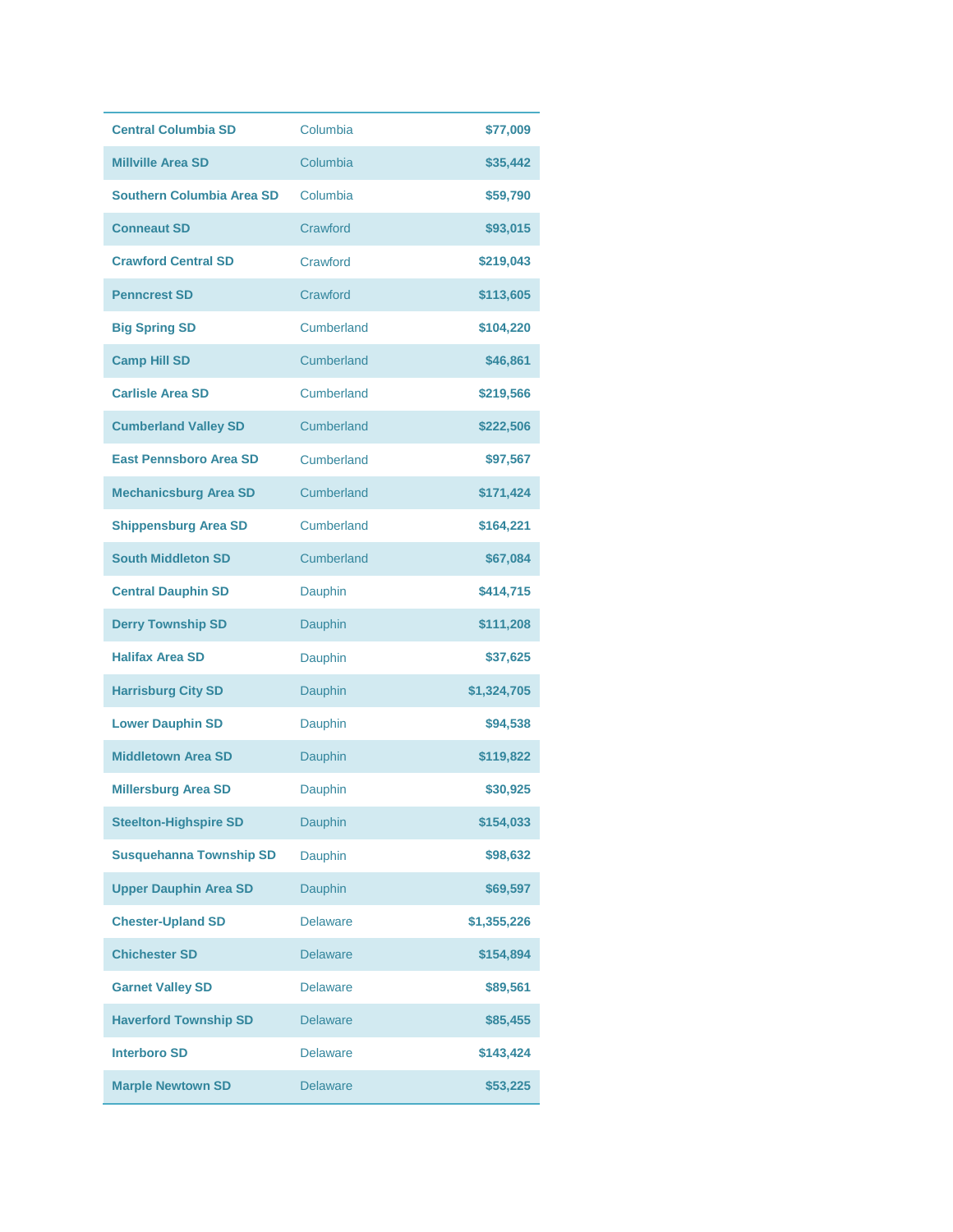| <b>Penn-Delco SD</b>             | <b>Delaware</b> | \$79,806    |
|----------------------------------|-----------------|-------------|
| <b>Radnor Township SD</b>        | <b>Delaware</b> | \$61,125    |
| <b>Ridley SD</b>                 | <b>Delaware</b> | \$175,225   |
| <b>Rose Tree Media SD</b>        | <b>Delaware</b> | \$54,185    |
| <b>Southeast Delco SD</b>        | <b>Delaware</b> | \$380,147   |
| <b>Springfield SD</b>            | <b>Delaware</b> | \$74,458    |
| <b>Upper Darby SD</b>            | <b>Delaware</b> | \$865,690   |
| <b>Wallingford-Swarthmore SD</b> | <b>Delaware</b> | \$68,050    |
| <b>William Penn SD</b>           | <b>Delaware</b> | \$423,223   |
| <b>Johnsonburg Area SD</b>       | Elk             | \$34,185    |
| <b>Ridgway Area SD</b>           | Elk             | \$42,382    |
| <b>Saint Marys Area SD</b>       | Elk             | \$68,004    |
| <b>Corry Area SD</b>             | Erie            | \$122,822   |
| <b>Erie City SD</b>              | Erie            | \$1,538,544 |
| <b>Fairview SD</b>               | Erie            | \$42,667    |
| <b>Fort LeBoeuf SD</b>           | Erie            | \$83,590    |
| <b>General McLane SD</b>         | Erie            | \$75,087    |
| <b>Girard SD</b>                 | Erie            | \$114,872   |
| <b>Harbor Creek SD</b>           | Erie            | \$66,384    |
| <b>Iroquois SD</b>               | Erie            | \$78,492    |
| <b>Millcreek Township SD</b>     | Erie            | \$232,514   |
| <b>North East SD</b>             | Erie            | \$82,990    |
| <b>Northwestern SD</b>           | Erie            | \$61,622    |
| <b>Union City Area SD</b>        | Erie            | \$68,125    |
| <b>Wattsburg Area SD</b>         | Erie            | \$51,406    |
| <b>Albert Gallatin Area SD</b>   | <b>Fayette</b>  | \$266,049   |
| <b>Brownsville Area SD</b>       | <b>Fayette</b>  | \$143,410   |
| <b>Connellsville Area SD</b>     | <b>Fayette</b>  | \$304,935   |
| <b>Frazier SD</b>                | <b>Fayette</b>  | \$53,764    |
| <b>Laurel Highlands SD</b>       | <b>Fayette</b>  | \$201,408   |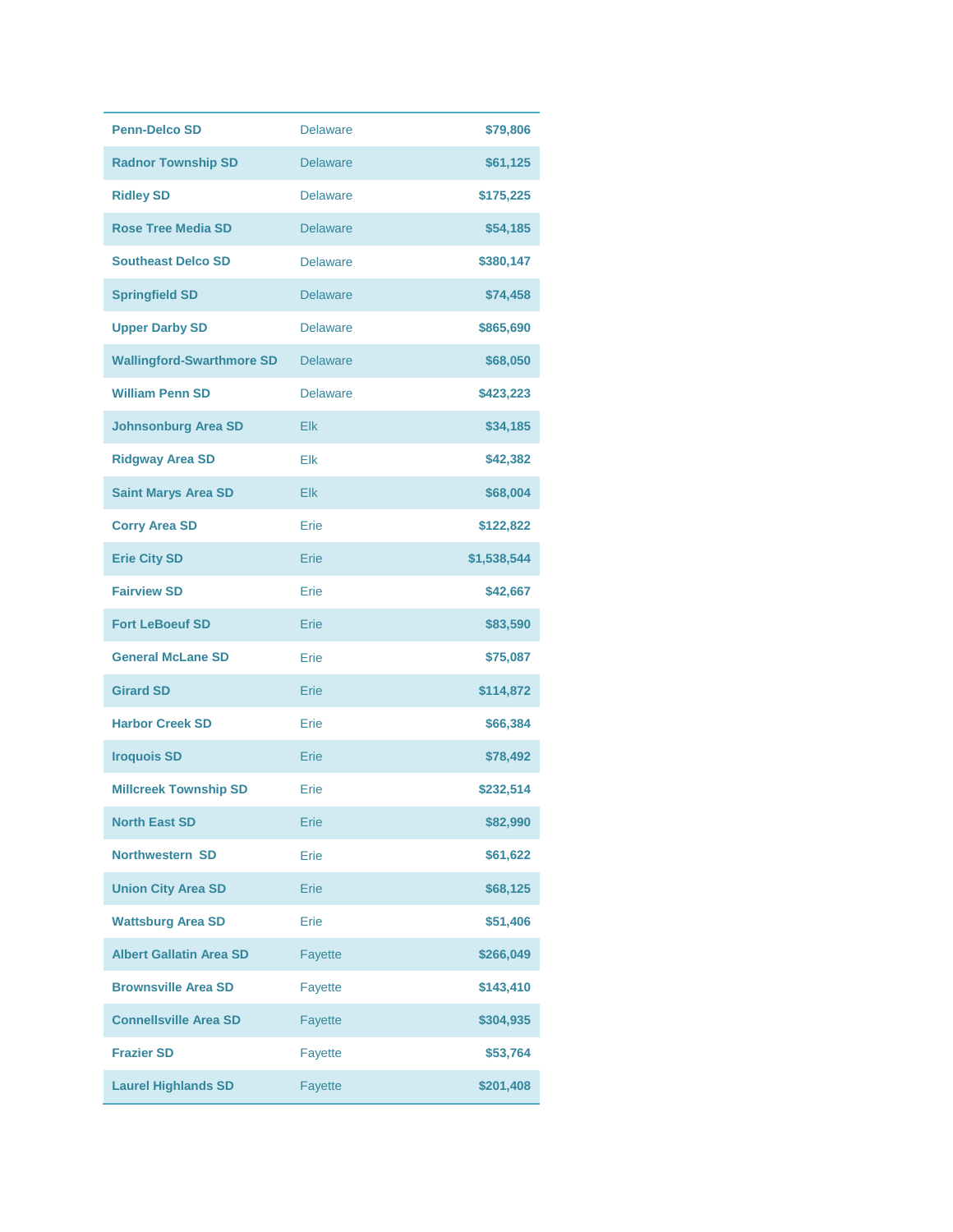| <b>Uniontown Area SD</b>                       | <b>Fayette</b>   | \$204,343 |
|------------------------------------------------|------------------|-----------|
| <b>Forest Area SD</b>                          | Forest           | \$85,028  |
| <b>Chambersburg Area SD</b>                    | <b>Franklin</b>  | \$376,330 |
| <b>Fannett-Metal SD</b>                        | <b>Franklin</b>  | \$28,163  |
| <b>Greencastle-Antrim SD</b>                   | Franklin         | \$99,803  |
| <b>Tuscarora SD</b>                            | <b>Franklin</b>  | \$93,302  |
| <b>Waynesboro Area SD</b>                      | Franklin         | \$178,725 |
| <b>Central Fulton SD</b>                       | <b>Fulton</b>    | \$60,542  |
| <b>Forbes Road SD</b>                          | Fulton           | \$26,128  |
| <b>Southern Fulton SD</b>                      | Fulton           | \$33,317  |
| <b>Carmichaels Area SD</b>                     | Greene           | \$77,679  |
| <b>Central Greene SD</b>                       | Greene           | \$87,210  |
| <b>Jefferson-Morgan SD</b>                     | Greene           | \$43,202  |
| <b>Southeastern Greene SD</b>                  | Greene           | \$40,819  |
| <b>West Greene SD</b>                          | Greene           | \$71,515  |
| <b>Huntingdon Area SD</b>                      | Huntingdon       | \$90,537  |
| <b>Juniata Valley SD</b>                       | Huntingdon       | \$39,669  |
| <b>Mount Union Area SD</b>                     | Huntingdon       | \$105,904 |
| <b>Southern Huntingdon</b><br><b>County SD</b> | Huntingdon       | \$64,490  |
| <b>Blairsville-Saltsburg SD</b>                | Indiana          | \$73,983  |
| <b>Homer-Center SD</b>                         | Indiana          | \$57,452  |
| <b>Indiana Area SD</b>                         | Indiana          | \$141,880 |
| <b>Marion Center Area SD</b>                   | Indiana          | \$72,510  |
| <b>Penns Manor Area SD</b>                     | Indiana          | \$49,745  |
| <b>Purchase Line SD</b>                        | Indiana          | \$66,357  |
| <b>United SD</b>                               | Indiana          | \$54,203  |
| <b>Brockway Area SD</b>                        | <b>Jefferson</b> | \$39,814  |
| <b>Brookville Area SD</b>                      | <b>Jefferson</b> | \$76,243  |
| <b>Punxsutawney Area SD</b>                    | <b>Jefferson</b> | \$100,788 |
| <b>Juniata County SD</b>                       | <b>Juniata</b>   | \$102,794 |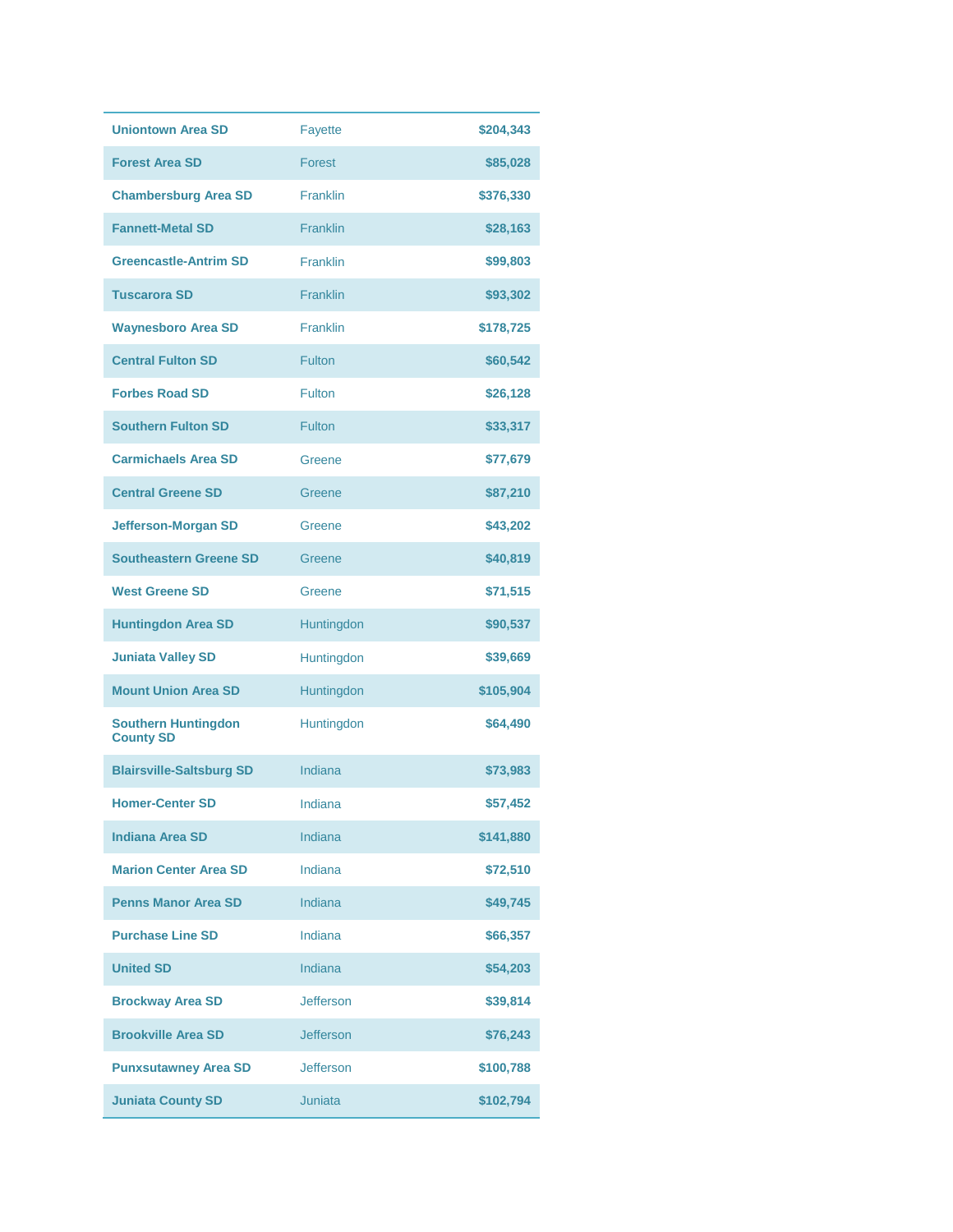| <b>Abington Heights SD</b>                   | Lackawanna | \$81,270    |
|----------------------------------------------|------------|-------------|
| <b>Carbondale Area SD</b>                    | Lackawanna | \$205,864   |
| <b>Dunmore SD</b>                            | Lackawanna | \$60,219    |
| <b>Lakeland SD</b>                           | Lackawanna | \$49,914    |
| <b>Mid Valley SD</b>                         | Lackawanna | \$97,639    |
| <b>North Pocono SD</b>                       | Lackawanna | \$114,639   |
| <b>Old Forge SD</b>                          | Lackawanna | \$34,333    |
| <b>Riverside SD</b>                          | Lackawanna | \$112,088   |
| <b>Scranton SD</b>                           | Lackawanna | \$1,220,751 |
| <b>Valley View SD</b>                        | Lackawanna | \$98,927    |
| <b>Cocalico SD</b>                           | Lancaster  | \$110,055   |
| <b>Columbia Borough SD</b>                   | Lancaster  | \$162,396   |
| <b>Conestoga Valley SD</b>                   | Lancaster  | \$226,512   |
| <b>Donegal SD</b>                            | Lancaster  | \$111,320   |
| <b>Eastern Lancaster County</b><br><b>SD</b> | Lancaster  | \$108,518   |
| <b>Elizabethtown Area SD</b>                 | Lancaster  | \$135,666   |
| <b>Ephrata Area SD</b>                       | Lancaster  | \$182,402   |
| <b>Hempfield SD</b>                          | Lancaster  | \$217,188   |
| <b>Lampeter-Strasburg SD</b>                 | Lancaster  | \$108,544   |
| <b>Lancaster SD</b>                          | Lancaster  | \$1,416,043 |
| <b>Manheim Central SD</b>                    | Lancaster  | \$104,342   |
| <b>Manheim Township SD</b>                   | Lancaster  | \$197,137   |
| <b>Penn Manor SD</b>                         | Lancaster  | \$184,880   |
| <b>Pequea Valley SD</b>                      | Lancaster  | \$53,773    |
| <b>Solanco SD</b>                            | Lancaster  | \$116,343   |
| <b>Warwick SD</b>                            | Lancaster  | \$151,388   |
| <b>Ellwood City Area SD</b>                  | Lawrence   | \$81,234    |
| <b>Laurel SD</b>                             | Lawrence   | \$32,028    |
| <b>Mohawk Area SD</b>                        | Lawrence   | \$58,645    |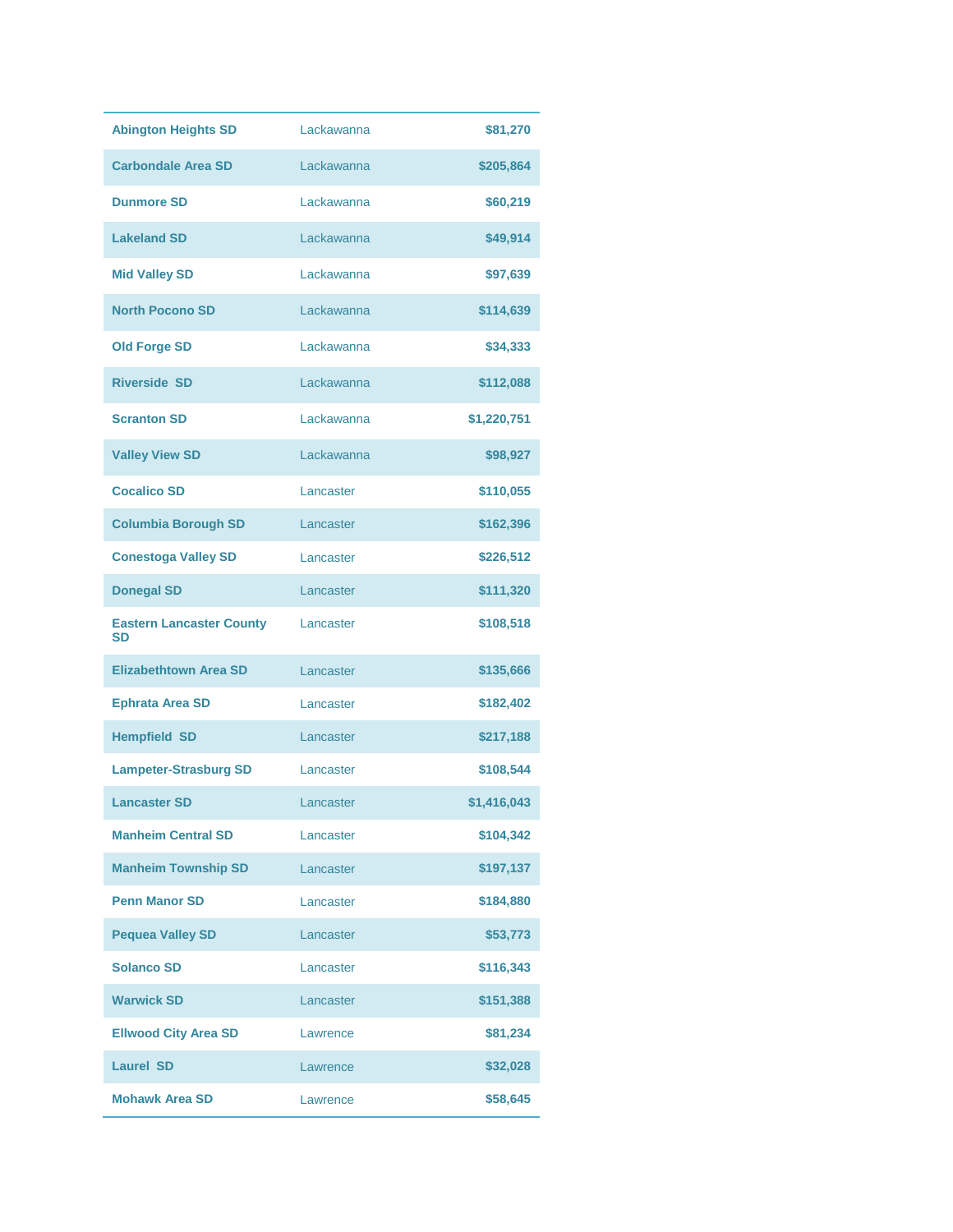| <b>Neshannock Township SD</b>    | Lawrence | \$34,013    |
|----------------------------------|----------|-------------|
| <b>New Castle Area SD</b>        | Lawrence | \$383,418   |
| <b>Shenango Area SD</b>          | Lawrence | \$47,919    |
| <b>Union Area SD</b>             | Lawrence | \$37,130    |
| <b>Wilmington Area SD</b>        | Lawrence | \$43,520    |
| <b>Annville-Cleona SD</b>        | Lebanon  | \$58,145    |
| <b>Cornwall-Lebanon SD</b>       | Lebanon  | \$168,036   |
| <b>Eastern Lebanon County SD</b> | Lebanon  | \$93,344    |
| <b>Lebanon SD</b>                | Lebanon  | \$590,869   |
| <b>Northern Lebanon SD</b>       | Lebanon  | \$76,937    |
| <b>Palmyra Area SD</b>           | Lebanon  | \$133,970   |
| <b>Allentown City SD</b>         | Lehigh   | \$3,212,594 |
| <b>Catasauqua Area SD</b>        | Lehigh   | \$85,797    |
| <b>East Penn SD</b>              | Lehigh   | \$268,169   |
| <b>Northern Lehigh SD</b>        | Lehigh   | \$56,370    |
| <b>Northwestern Lehigh SD</b>    | Lehigh   | \$48,508    |
| <b>Parkland SD</b>               | Lehigh   | \$257,621   |
| <b>Salisbury Township SD</b>     | Lehigh   | \$47,668    |
| <b>Southern Lehigh SD</b>        | Lehigh   | \$69,339    |
| <b>Whitehall-Coplay SD</b>       | Lehigh   | \$199,774   |
| <b>Crestwood SD</b>              | Luzerne  | \$60,853    |
| <b>Dallas SD</b>                 | Luzerne  | \$72,690    |
| <b>Greater Nanticoke Area SD</b> | Luzerne  | \$138,465   |
| <b>Hanover Area SD</b>           | Luzerne  | \$189,635   |
| <b>Hazleton Area SD</b>          | Luzerne  | \$776,771   |
| <b>Lake-Lehman SD</b>            | Luzerne  | \$48,713    |
| <b>Northwest Area SD</b>         | Luzerne  | \$35,827    |
| <b>Pittston Area SD</b>          | Luzerne  | \$146,057   |
| <b>Wilkes-Barre Area SD</b>      | Luzerne  | \$899,525   |
| <b>Wyoming Area SD</b>           | Luzerne  | \$100,145   |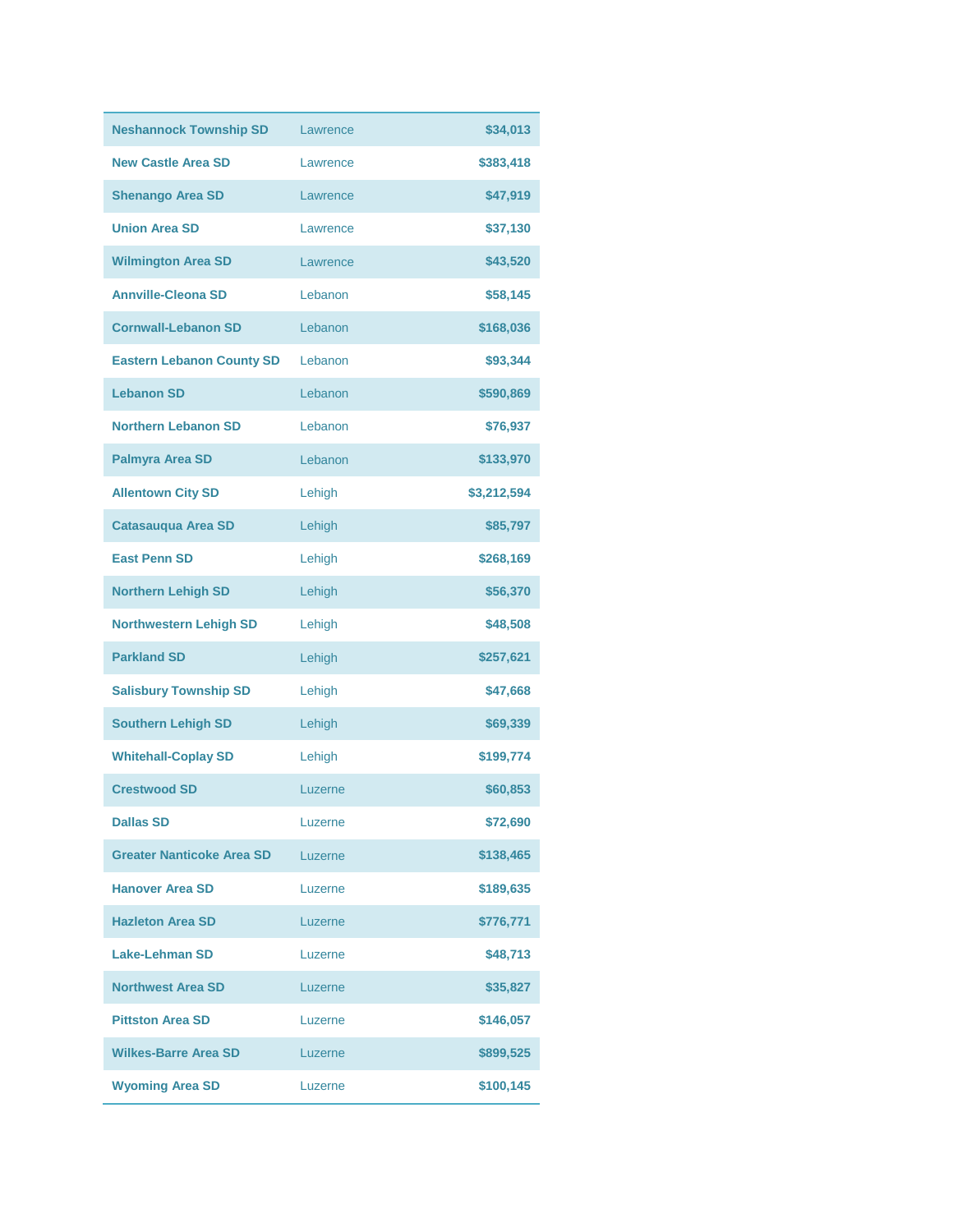| <b>Wyoming Valley West SD</b>     | Luzerne        | \$275,116 |
|-----------------------------------|----------------|-----------|
| <b>East Lycoming SD</b>           | Lycoming       | \$59,806  |
| <b>Jersey Shore Area SD</b>       | Lycoming       | \$104,029 |
| <b>Loyalsock Township SD</b>      | Lycoming       | \$85,245  |
| <b>Montgomery Area SD</b>         | Lycoming       | \$49,111  |
| <b>Montoursville Area SD</b>      | Lycoming       | \$70,459  |
| <b>Muncy SD</b>                   | Lycoming       | \$45,599  |
| <b>South Williamsport Area SD</b> | Lycoming       | \$55,634  |
| <b>Williamsport Area SD</b>       | Lycoming       | \$408,521 |
| <b>Bradford Area SD</b>           | <b>McKean</b>  | \$169,048 |
| <b>Kane Area SD</b>               | <b>McKean</b>  | \$85,495  |
| <b>Otto-Eldred SD</b>             | <b>McKean</b>  | \$40,353  |
| <b>Port Allegany SD</b>           | <b>McKean</b>  | \$58,106  |
| <b>Smethport Area SD</b>          | <b>McKean</b>  | \$58,309  |
| <b>Commodore Perry SD</b>         | <b>Mercer</b>  | \$22,786  |
| <b>Farrell Area SD</b>            | <b>Mercer</b>  | \$137,270 |
| <b>Greenville Area SD</b>         | <b>Mercer</b>  | \$79,681  |
| <b>Grove City Area SD</b>         | <b>Mercer</b>  | \$63,071  |
| <b>Hermitage SD</b>               | <b>Mercer</b>  | \$76,921  |
| <b>Jamestown Area SD</b>          | <b>Mercer</b>  | \$30,305  |
| <b>Lakeview SD</b>                | <b>Mercer</b>  | \$43,082  |
| <b>Mercer Area SD</b>             | <b>Mercer</b>  | \$43,412  |
| <b>Reynolds SD</b>                | <b>Mercer</b>  | \$38,842  |
| <b>Sharon City SD</b>             | <b>Mercer</b>  | \$267,623 |
| <b>Sharpsville Area SD</b>        | <b>Mercer</b>  | \$64,391  |
| <b>West Middlesex Area SD</b>     | <b>Mercer</b>  | \$42,715  |
| <b>Mifflin County SD</b>          | <b>Mifflin</b> | \$259,842 |
| <b>East Stroudsburg Area SD</b>   | Monroe         | \$515,259 |
| <b>Pleasant Valley SD</b>         | <b>Monroe</b>  | \$175,369 |
| <b>Pocono Mountain SD</b>         | <b>Monroe</b>  | \$634,551 |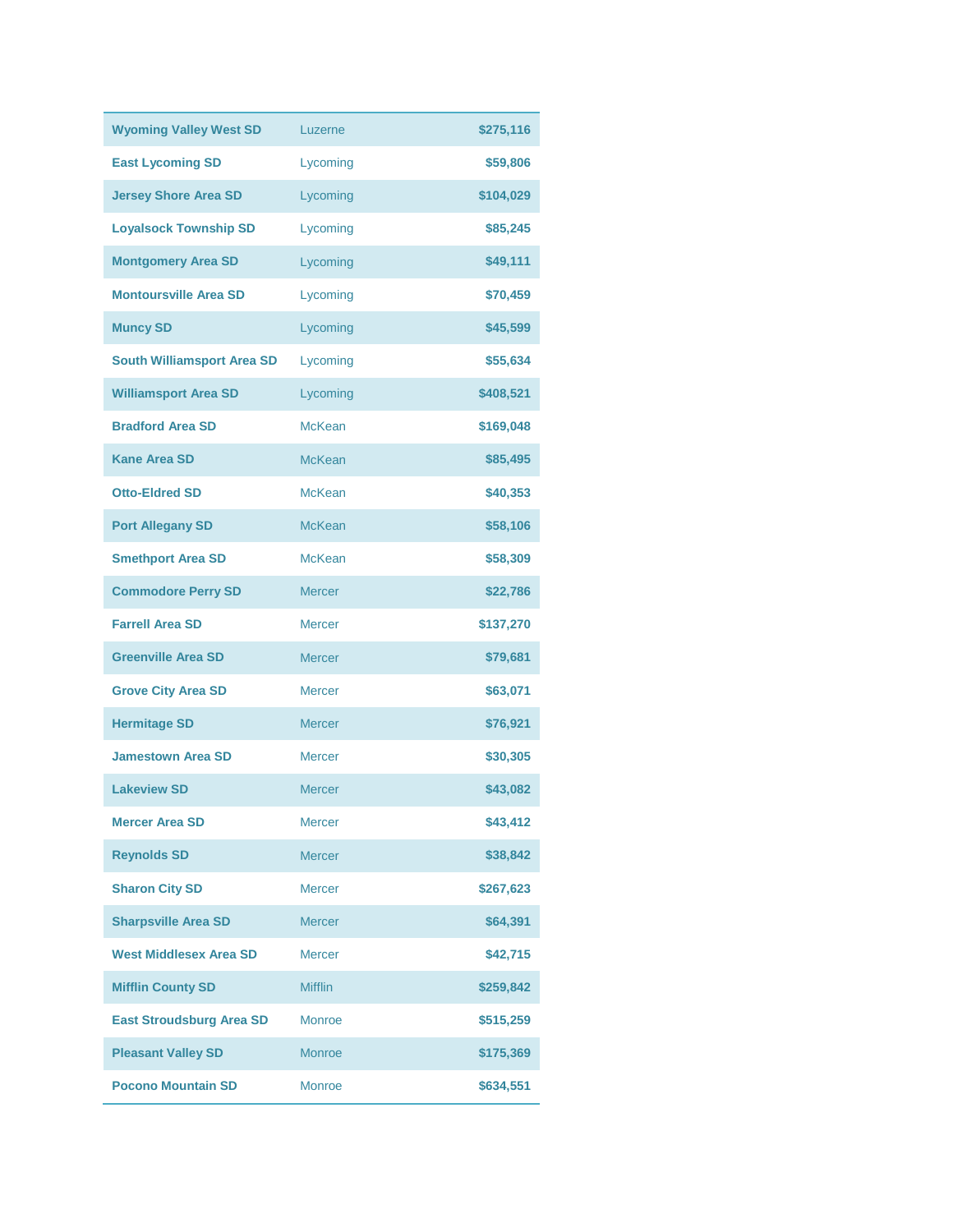| <b>Stroudsburg Area SD</b>                  | <b>Monroe</b>  | \$304,368 |
|---------------------------------------------|----------------|-----------|
| <b>Abington SD</b>                          | Montgomery     | \$195,606 |
| <b>Bryn Athyn SD</b>                        | Montgomery     | \$4       |
| <b>Cheltenham Township SD</b>               | Montgomery     | \$118,785 |
| <b>Colonial SD</b>                          | Montgomery     | \$70,546  |
| <b>Hatboro-Horsham SD</b>                   | Montgomery     | \$104,678 |
| <b>Jenkintown SD</b>                        | Montgomery     | \$17,548  |
| <b>Lower Merion SD</b>                      | Montgomery     | \$93,490  |
| <b>Lower Moreland Township</b><br><b>SD</b> | Montgomery     | \$52,639  |
| <b>Methacton SD</b>                         | Montgomery     | \$84,394  |
| <b>Norristown Area SD</b>                   | Montgomery     | \$427,003 |
| <b>North Penn SD</b>                        | Montgomery     | \$304,375 |
| <b>Perkiomen Valley SD</b>                  | Montgomery     | \$118,748 |
| <b>Pottsgrove SD</b>                        | Montgomery     | \$123,445 |
| <b>Pottstown SD</b>                         | Montgomery     | \$401,458 |
| <b>Souderton Area SD</b>                    | Montgomery     | \$163,882 |
| <b>Springfield Township SD</b>              | Montgomery     | \$46,734  |
| <b>Spring-Ford Area SD</b>                  | Montgomery     | \$183,861 |
| <b>Upper Dublin SD</b>                      | Montgomery     | \$70,948  |
| <b>Upper Merion Area SD</b>                 | Montgomery     | \$76,048  |
| <b>Upper Moreland Township</b><br><b>SD</b> | Montgomery     | \$118,261 |
| <b>Upper Perkiomen SD</b>                   | Montgomery     | \$106,576 |
| <b>Wissahickon SD</b>                       | Montgomery     | \$67,980  |
| <b>Danville Area SD</b>                     | <b>Montour</b> | \$88,205  |
| <b>Bangor Area SD</b>                       | Northampton    | \$115,015 |
| <b>Bethlehem Area SD</b>                    | Northampton    | \$849,882 |
| <b>Easton Area SD</b>                       | Northampton    | \$410,894 |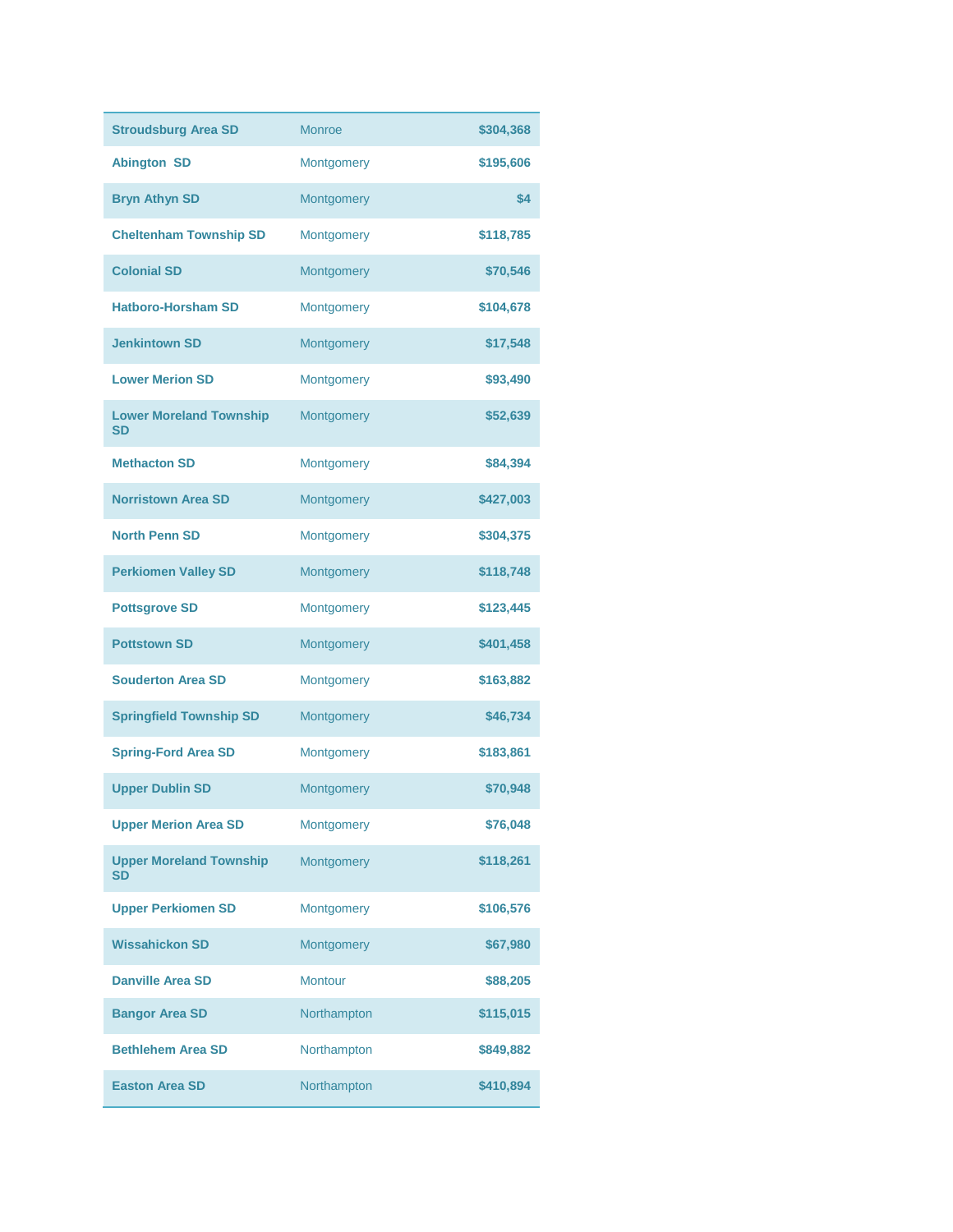| <b>Nazareth Area SD</b>      | Northampton       | \$164,312 |
|------------------------------|-------------------|-----------|
| <b>Northampton Area SD</b>   | Northampton       | \$195,409 |
| Pen Argyl Area SD            | Northampton       | \$76,558  |
| <b>Saucon Valley SD</b>      | Northampton       | \$78,697  |
| <b>Wilson Area SD</b>        | Northampton       | \$99,927  |
| <b>Line Mountain SD</b>      | Northumberland    | \$62,193  |
| <b>Milton Area SD</b>        | Northumberland    | \$99,153  |
| <b>Mount Carmel Area SD</b>  | Northumberland    | \$127,684 |
| <b>Shamokin Area SD</b>      | Northumberland    | \$128,774 |
| <b>Shikellamy SD</b>         | Northumberland    | \$176,550 |
| <b>Warrior Run SD</b>        | Northumberland    | \$55,245  |
| <b>Greenwood SD</b>          | Perry             | \$35,390  |
| <b>Newport SD</b>            | Perry             | \$54,187  |
| <b>Susquenita SD</b>         | Perry             | \$46,768  |
|                              |                   |           |
| <b>West Perry SD</b>         | Perry             | \$88,620  |
| <b>Philadelphia City SD</b>  | Philadelphia      | ######### |
| <b>Delaware Valley SD</b>    | <b>Pike</b>       | \$166,645 |
| <b>Wallenpaupack Area SD</b> | <b>Pike</b>       | \$149,960 |
| <b>Austin Area SD</b>        | Potter            | \$11,134  |
| <b>Coudersport Area SD</b>   | Potter            | \$53,530  |
| <b>Galeton Area SD</b>       | <b>Potter</b>     | \$34,880  |
| <b>Northern Potter SD</b>    | Potter            | \$45,957  |
| <b>Oswayo Valley SD</b>      | Potter            | \$38,212  |
| <b>Blue Mountain SD</b>      | Schuylkill        | \$82,885  |
| <b>Mahanoy Area SD</b>       | <b>Schuylkill</b> | \$95,891  |
| <b>Minersville Area SD</b>   | Schuylkill        | \$91,989  |
| <b>North Schuylkill SD</b>   | Schuylkill        | \$110,028 |
| <b>Pine Grove Area SD</b>    | Schuylkill        | \$78,498  |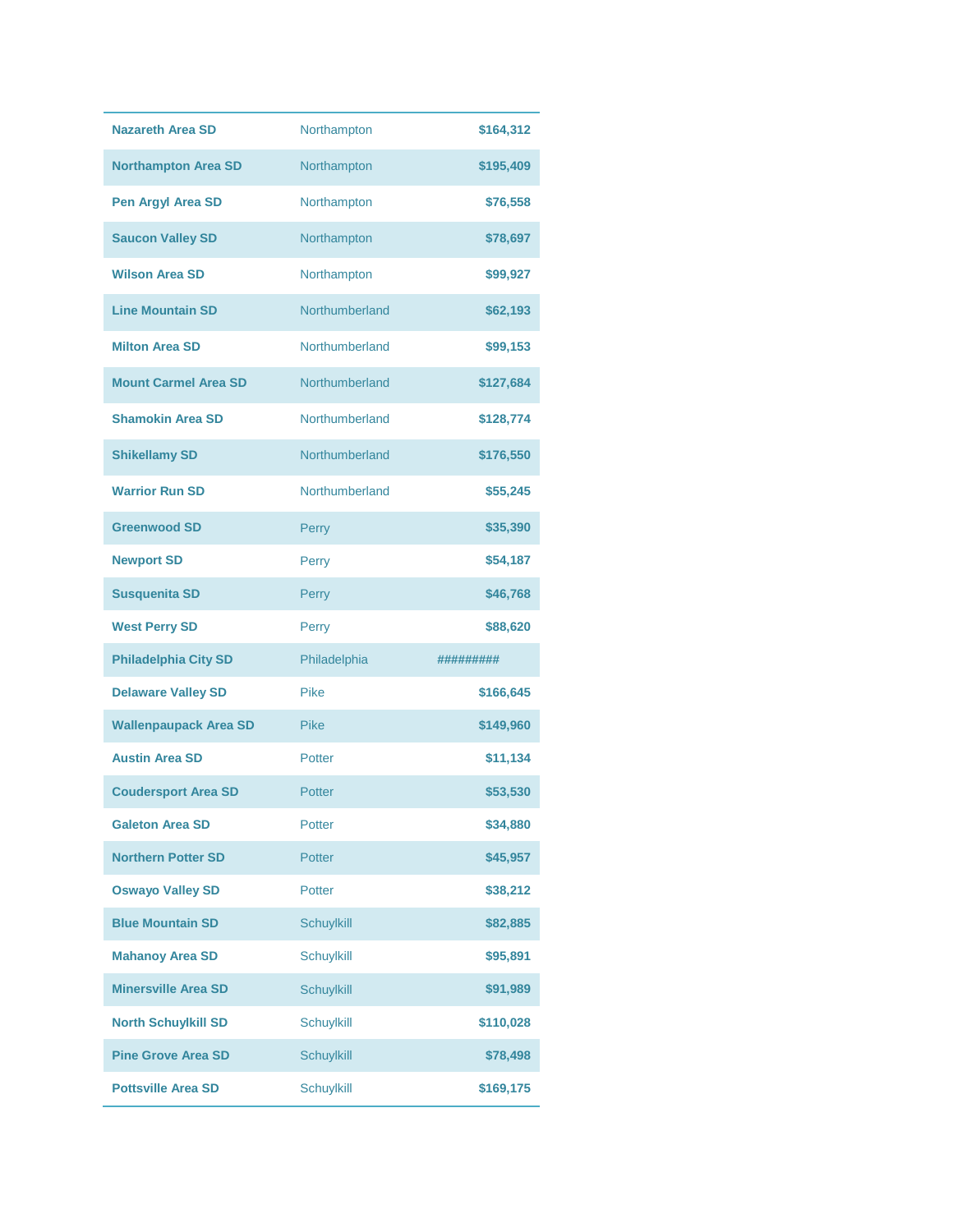| <b>Saint Clair Area SD</b>                | Schuylkill        | \$54,424  |
|-------------------------------------------|-------------------|-----------|
| <b>Schuylkill Haven Area SD</b>           | <b>Schuylkill</b> | \$57,875  |
| <b>Shenandoah Valley SD</b>               | <b>Schuylkill</b> | \$206,800 |
| <b>Tamaqua Area SD</b>                    | <b>Schuylkill</b> | \$90,629  |
| <b>Tri-Valley SD</b>                      | <b>Schuylkill</b> | \$34,271  |
| <b>Williams Valley SD</b>                 | <b>Schuylkill</b> | \$57,571  |
| <b>Midd-West SD</b>                       | Snyder            | \$128,484 |
| <b>Selinsgrove Area SD</b>                | Snyder            | \$109,645 |
| <b>Berlin Brothersvalley SD</b>           | <b>Somerset</b>   | \$29,016  |
| <b>Conemaugh Township Area</b><br>SD      | <b>Somerset</b>   | \$37,024  |
| <b>Meyersdale Area SD</b>                 | Somerset          | \$39,347  |
| <b>North Star SD</b>                      | Somerset          | \$71,501  |
| <b>Rockwood Area SD</b>                   | Somerset          | \$34,655  |
| <b>Salisbury-Elk Lick SD</b>              | <b>Somerset</b>   | \$9,988   |
| <b>Shade-Central City SD</b>              | Somerset          | \$30,654  |
| <b>Shanksville-Stonycreek SD</b>          | <b>Somerset</b>   | \$17,767  |
| <b>Somerset Area SD</b>                   | Somerset          | \$117,121 |
| <b>Turkeyfoot Valley Area SD</b>          | <b>Somerset</b>   | \$28,590  |
| <b>Windber Area SD</b>                    | Somerset          | \$76,945  |
| <b>Sullivan County SD</b>                 | <b>Sullivan</b>   | \$47,441  |
| <b>Blue Ridge SD</b>                      | Susquehanna       | \$64,989  |
| <b>Elk Lake SD</b>                        | Susquehanna       | \$49,927  |
| <b>Forest City Regional SD</b>            | Susquehanna       | \$34,161  |
| <b>Montrose Area SD</b>                   | Susquehanna       | \$49,513  |
| <b>Mountain View SD</b>                   | Susquehanna       | \$30,964  |
| <b>Susquehanna Community</b><br><b>SD</b> | Susquehanna       | \$62,332  |
| <b>Northern Tioga SD</b>                  | <b>Tioga</b>      | \$128,899 |
| <b>Southern Tioga SD</b>                  | <b>Tioga</b>      | \$80,217  |
| <b>Wellsboro Area SD</b>                  | Tioga             | \$72,622  |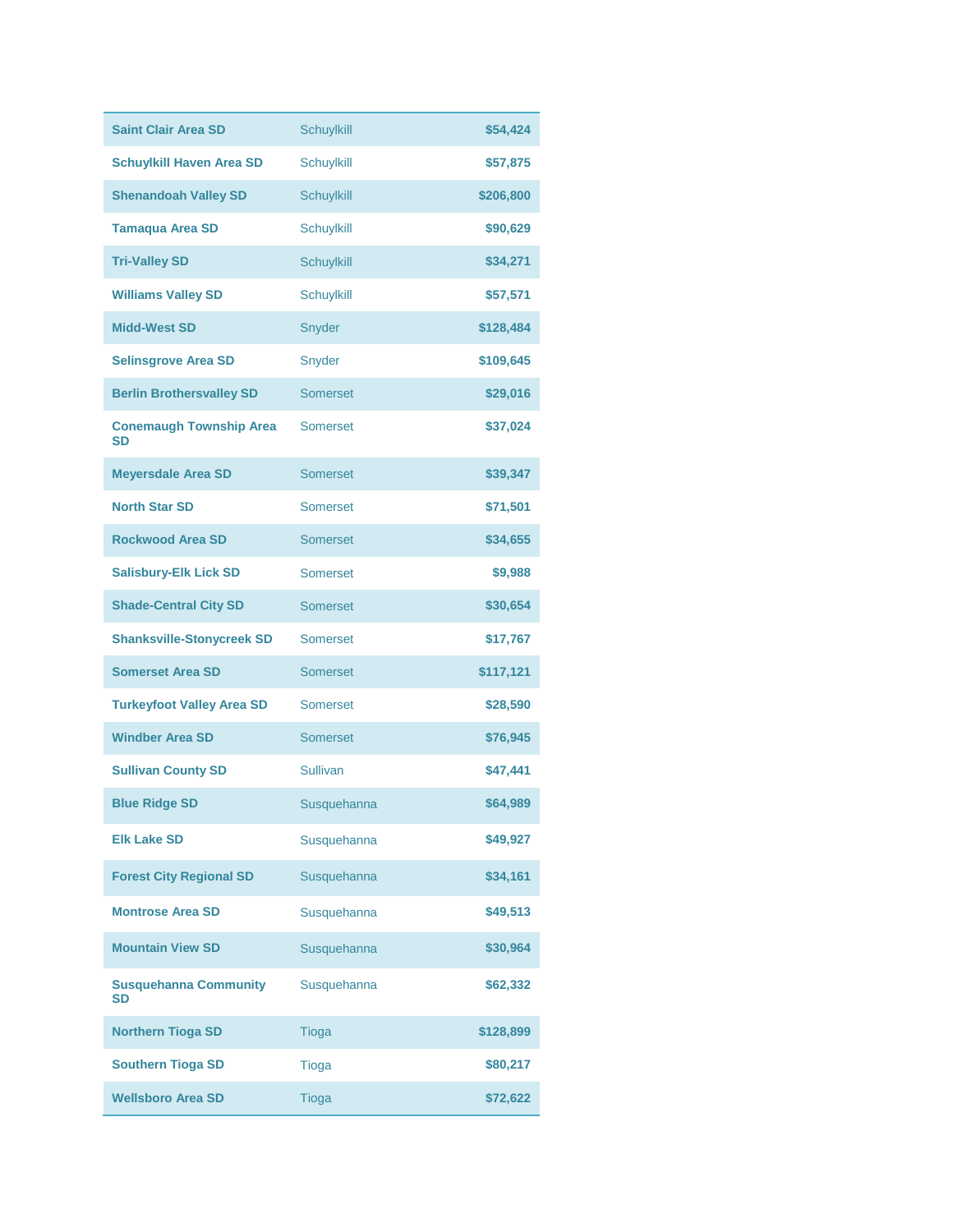| <b>Lewisburg Area SD</b>    | Union        | \$94,520  |
|-----------------------------|--------------|-----------|
| <b>Mifflinburg Area SD</b>  | Union        | \$82,385  |
| <b>Cranberry Area SD</b>    | Venango      | \$45,643  |
| <b>Franklin Area SD</b>     | Venango      | \$100,718 |
| <b>Oil City Area SD</b>     | Venango      | \$145,602 |
| <b>Titusville Area SD</b>   | Venango      | \$129,330 |
| <b>Valley Grove SD</b>      | Venango      | \$40,025  |
| <b>Warren County SD</b>     | Warren       | \$252,443 |
| <b>Avella Area SD</b>       | Washington   | \$13,486  |
| <b>Bentworth SD</b>         | Washington   | \$48,907  |
| <b>Bethlehem-Center SD</b>  | Washington   | \$47,016  |
| <b>Burgettstown Area SD</b> | Washington   | \$49,497  |
| <b>California Area SD</b>   | Washington   | \$39,457  |
| <b>Canon-McMillan SD</b>    | Washington   | \$143,923 |
| <b>Charleroi SD</b>         | Washington   | \$118,391 |
| <b>Chartiers-Houston SD</b> | Washington   | \$37,981  |
| <b>Fort Cherry SD</b>       | Washington   | \$37,437  |
| <b>McGuffey SD</b>          | Washington   | \$52,241  |
| <b>Peters Township SD</b>   | Washington   | \$68,756  |
| <b>Ringgold SD</b>          | Washington   | \$110,000 |
| <b>Trinity Area SD</b>      | Washington   | \$142,986 |
| <b>Washington SD</b>        | Washington   | \$109,676 |
| <b>Wayne Highlands SD</b>   | Wayne        | \$156,638 |
| <b>Western Wayne SD</b>     | Wayne        | \$108,144 |
| <b>Belle Vernon Area SD</b> | Westmoreland | \$72,028  |
| <b>Burrell SD</b>           | Westmoreland | \$54,129  |
| <b>Derry Area SD</b>        | Westmoreland | \$90,469  |
| <b>Franklin Regional SD</b> | Westmoreland | \$70,356  |
| <b>Greater Latrobe SD</b>   | Westmoreland | \$124,306 |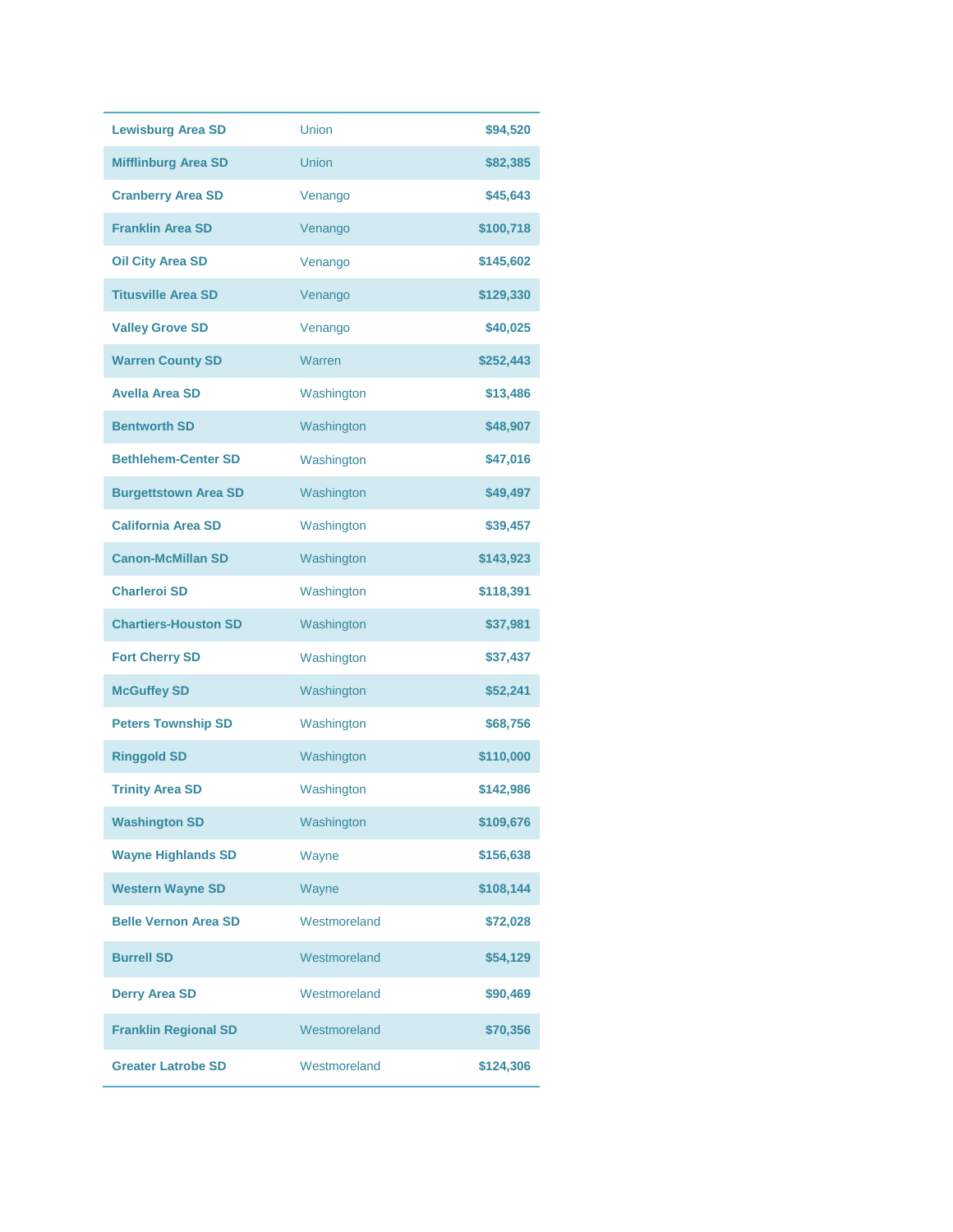| <b>Greensburg Salem SD</b>      | Westmoreland | \$198,269   |
|---------------------------------|--------------|-------------|
| <b>Hempfield Area SD</b>        | Westmoreland | \$189,919   |
| <b>Jeannette City SD</b>        | Westmoreland | \$75,482    |
| <b>Kiski Area SD</b>            | Westmoreland | \$140,800   |
| <b>Ligonier Valley SD</b>       | Westmoreland | \$72,811    |
| <b>Monessen City SD</b>         | Westmoreland | \$54,726    |
| <b>Mount Pleasant Area SD</b>   | Westmoreland | \$82,468    |
| <b>New Kensington-Arnold SD</b> | Westmoreland | \$206,500   |
| <b>Norwin SD</b>                | Westmoreland | \$116,314   |
| <b>Penn-Trafford SD</b>         | Westmoreland | \$83,318    |
| <b>Southmoreland SD</b>         | Westmoreland | \$70,009    |
| <b>Yough SD</b>                 | Westmoreland | \$82,588    |
| <b>Lackawanna Trail SD</b>      | Wyoming      | \$37,407    |
| <b>Tunkhannock Area SD</b>      | Wyoming      | \$82,310    |
| <b>Central York SD</b>          | York         | \$289,412   |
| <b>Dallastown Area SD</b>       | York         | \$285,572   |
| Dover Area SD                   | York         | \$160,479   |
| <b>Eastern York SD</b>          | York         | \$122,274   |
| <b>Hanover Public SD</b>        | York         | \$154,779   |
| <b>Northeastern York SD</b>     | York         | \$200,446   |
| <b>Northern York County SD</b>  | York         | \$98,617    |
| <b>Red Lion Area SD</b>         | York         | \$194,857   |
| <b>South Eastern SD</b>         | York         | \$89,573    |
| <b>South Western SD</b>         | York         | \$139,883   |
| <b>Southern York County SD</b>  | York         | \$83,155    |
| <b>Spring Grove Area SD</b>     | York         | \$129,340   |
| <b>West Shore SD</b>            | York         | \$261,006   |
| <b>West York Area SD</b>        | York         | \$180,148   |
| <b>York City SD</b>             | York         | \$1,948,989 |